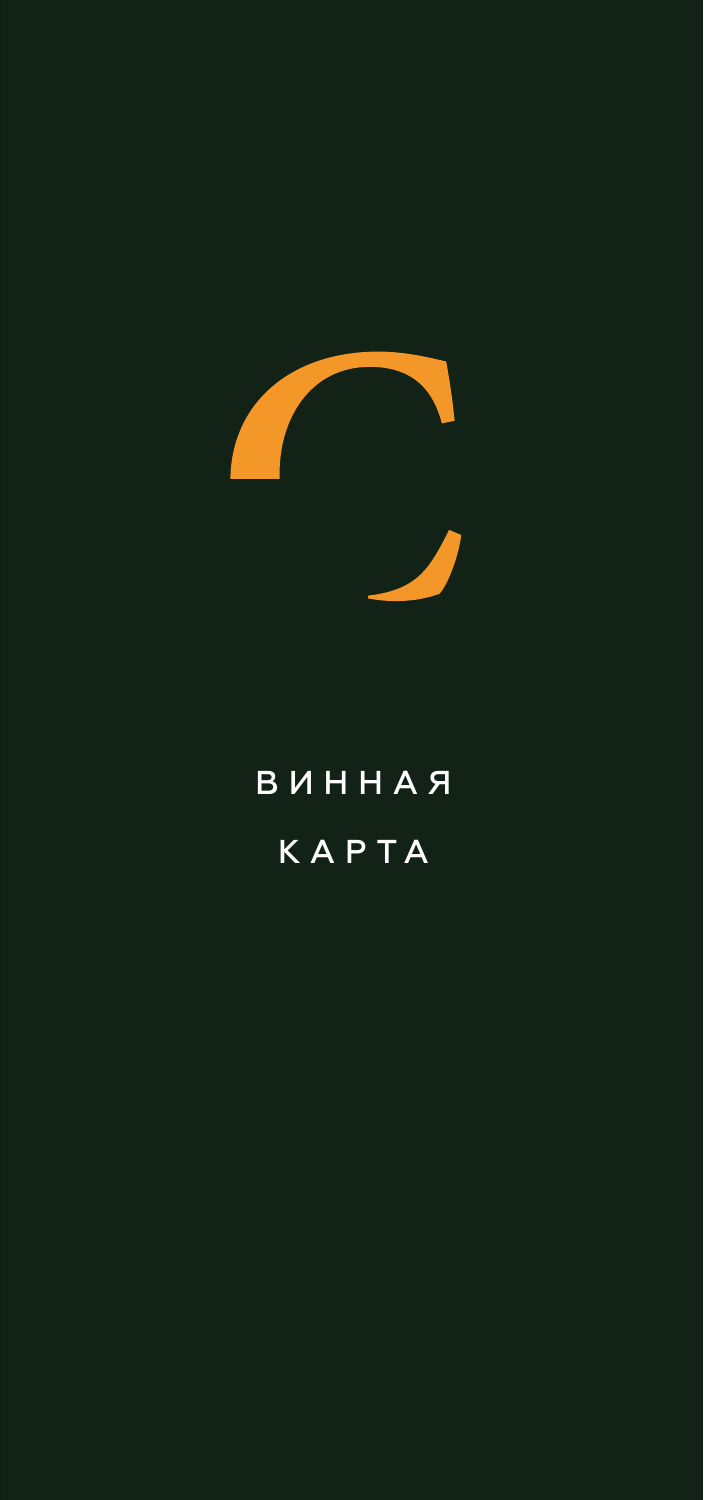# SPECIAL<u> 1989 - Johann Stoff, amerikansk politiker (\* 1908)</u>  $\overline{\phantom{a}}$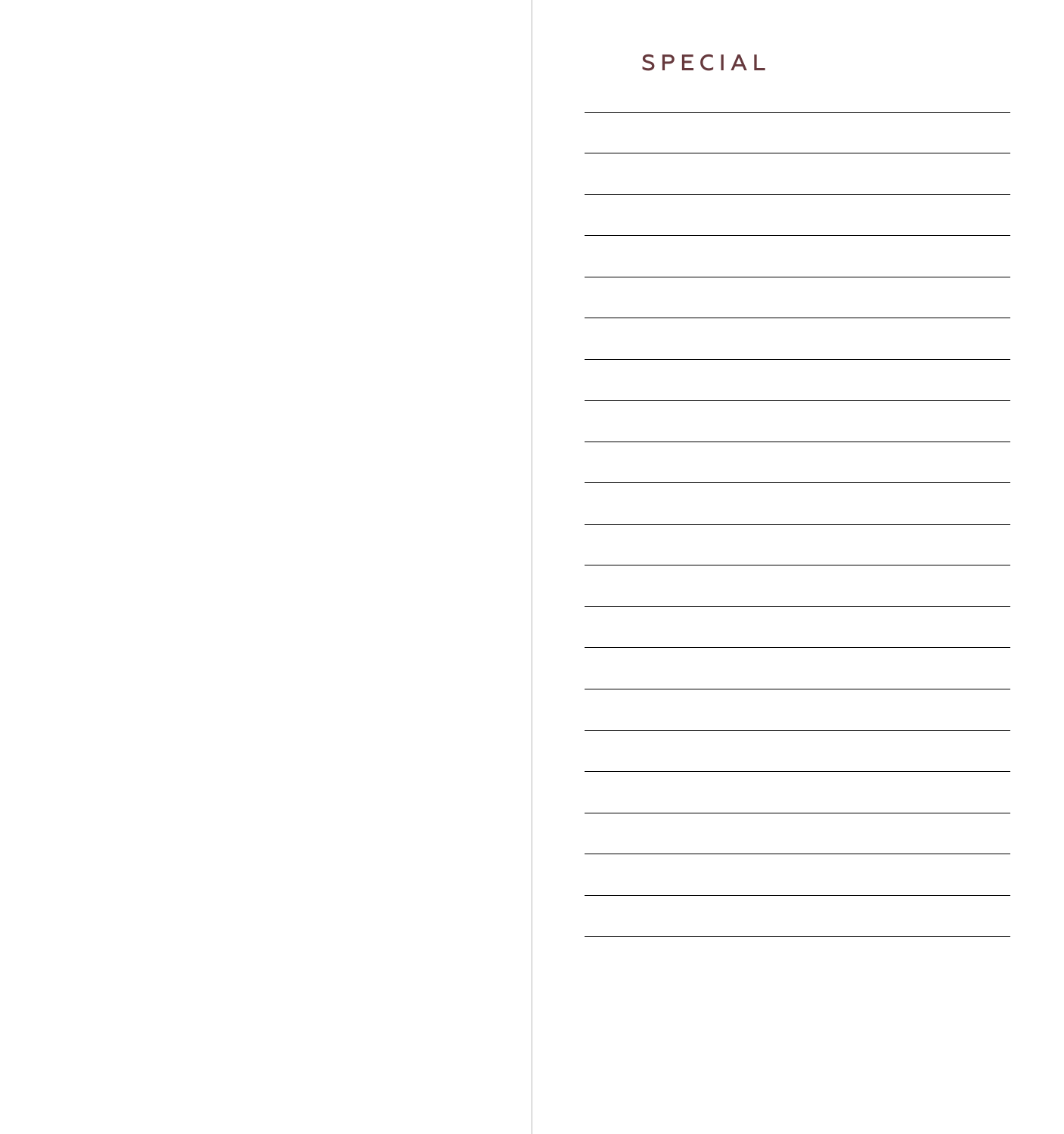# ВИНА ПО БОКАЛАМ

# *ИГРИСТОЕ ВИНО*

| ИТАЛИЯ<br><b>NV</b>              | PROSECCO<br>Italy                                                                                    | 125 МЛ | 550.  |
|----------------------------------|------------------------------------------------------------------------------------------------------|--------|-------|
| ФРАНЦИЯ<br>2018                  | <b>CREMANT DE BOURGOGNE RENE LAMI</b><br>Bourgogne France (Chardonnay, Pinot Noir, Aligote)          | 125 МЛ | 1100. |
|                                  | БЕЛОЕ ВИНО                                                                                           |        |       |
| 2020                             | <b>ПОРТУГАЛИЯ ARCA NOVA QUINTA DAS ARCAS</b><br>Vinho Verde Portugal (Loureiro, Arinto, Trajadura)   | 125 МЛ | 550.  |
| НОВАЯ<br><b>ЗЕЛАНДИЯ</b><br>2020 | <b>SAUVIGNON BLANC SOUNDS</b><br>Marlborough New Zealand (Sauvignon Blanc)                           | 125 МЛ | 650.  |
| ИСПАНИЯ<br>2021                  | GEWURZTRAMINER FALCATA PAGO<br><b>CASA GRAN FALCATA</b><br>Valencia Spain (Gewurztraminer, Moscatel) | 125 МЛ | 700.  |
| <b>ГЕРМАНИЯ</b><br>2020          | RIESLING FOSSILIS ÖKONOMIERAT JANSON<br>Pfalzl Germany (Riesling)                                    | 125 МЛ | 850.  |
| <b>ГЕРМАНИЯ</b><br>2020          | <b>GRAUBURGUNDER QVINTERRA</b><br>KUHLING-GILLOT TROCKEN<br>Rheinhessen Germany (Pinot Grigio)       | 125 МЛ | 950.  |
| ИТАЛИЯ<br>2019                   | <b>SOAVE LATIUM MORINI</b><br>Veneto Italy (Garganega)                                               | 125 МЛ | 1100. |
| ФРАНЦИЯ<br>2021                  | PETIT CHABLIS DOMAINE SÉGUINOT-BORDET<br>Bourgogne France (Chardonnay)                               | 125 МЛ | 1400. |
|                                  | РОЗОВОЕ ВИНО                                                                                         |        |       |
| ИТАЛИЯ<br>2020                   | ROGGIO ANTICO CANTINA BOVE<br>Cerasuolo d'Abruzzo Italy (Montepulciano)                              | 125 МЛ | 550.  |
|                                  | КРАСНОЕ ВИНО                                                                                         |        |       |
| ИТАЛИЯ<br>2020                   | <b>BARBERA CANTINE SAN SANSILVESTRO</b><br>Piemonte Italy (Barbera)                                  | 125 МЛ | 550.  |
| ИСПАНИЯ<br>2020                  | <b>GARNACHA VINA ZORZAL</b><br>Navarra Spain (Garnacha)                                              | 125 МЛ | 750.  |
| США<br>2019                      | <b>SHIRAZ RIB TICKLER BOUTINOT WINES</b><br>California USA (Shiraz)                                  | 125 МЛ | 800.  |
| ФРАНЦИЯ<br>2019                  | <b>P'TIT GABY MAS THEO</b><br>Vallee du Rhone France (Syrah, Grenache, Carignan)                     | 125 МЛ | 850.  |
| ИТАЛИЯ<br>2019                   | VALPOLICELLA CLASSICO NOVAIA<br>Veneto Italy (Corvina, Corvinone, Rondinella)                        | 125 МЛ | 950.  |
| ФРАНЦИЯ<br>2020                  | PINOT NOIR YVES DUPORT BUGEY<br>Savoie France (Pinot Noir)                                           | 125 МЛ | 1100. |
|                                  | БЕЗАЛКОГОЛЬНОЕ ВИНО                                                                                  |        |       |
| <b>ГЕРМАНИЯ</b><br>2019          | RIESLING DEUTCHER DR. ZENZEN EINIG-ZENZEN<br>Mozel Germany (Riesling)                                | 125 МЛ | 550.  |

# ВИНА ПО БУТЫЛКАМ

# *ШАМПАНСКОЕ*

| ФРАНЦИЯ<br><b>NV</b>        | <b>CHAMPAGNE GOSSET GRAND RESERVE BRUT</b><br>France (Pinot Noir, Meunier, Chardonnay)                                                     | 375 МЛ  | 5600.  |
|-----------------------------|--------------------------------------------------------------------------------------------------------------------------------------------|---------|--------|
| <b>ФРАНЦИЯ</b><br><b>NV</b> | <b>CHAMPAGNE BOIZEL BRUT ROSE</b><br>France (Pinot Noir, Meunier, Chardonnay)                                                              | 375 M J | 7500.  |
| ФРАНЦИЯ<br><b>NV</b>        | <b>CHAMPAGNE SELECTION 1-ER CRU MARC</b><br><b>HEBRART BRUT</b> France (Pinot Noir, Chardonnay)                                            | 750 МЛ  | 9900.  |
| ФРАНЦИЯ<br><b>NV</b>        | <b>CHAMPAGNE LANSON BLACK LABEL BRUT</b><br>France (Pinot Noir, Chardonnay)                                                                | 750 МЛ  | 11400. |
| ФРАНЦИЯ<br>2017             | <b>CHAMPAGNE BLANC DE BLANCS BRUT NATURE</b><br><b>LAHERTE FRERES France (Chardonnay)</b>                                                  | 750 МЛ  | 13700. |
| ФРАНЦИЯ<br><b>NV</b>        | <b>CHAMPAGNE RUINART R BRUT</b><br>France (Pinot Noir, Chardonnay)                                                                         | 750 МЛ  | 14000. |
| <b>ФРАНЦИЯ</b><br><b>NV</b> | <b>CHAMPAGNE BILLECART-SALMON BRUT ROSE</b><br>France (Meunier, Pinot Noir, Chardonnay)                                                    | 750 МЛ  | 16700. |
| <b>ФРАНЦИЯ</b><br>NV        | <b>CHAMPAGNE LOUIS ROEDERER BRUT PREMIER</b> 750 MJ<br>France (Meunier, Pinot Noir, Chardonnay)                                            |         | 16900. |
| ФРАНЦИЯ<br><b>NV</b>        | <b>CHAMPAGNE FIDELE VOUETTE ET</b><br>SORBÉE EXTRA BRUT France (Pinot Noir)                                                                | 750 МЛ  | 20900. |
| ФРАНЦИЯ<br>2014             | <b>CHAMPAGNE ERIC RODEZ BLANC DE NOIRS</b><br><b>GRAND CRU AMBONNAY France (Pinot Noir)</b>                                                | 750 МЛ  | 24000. |
| ФРАНЦИЯ<br>2010             | <b>CHAMPAGNE LARMANDIER-BERNIER</b><br><b>VIEILLES VIGNES DU LEVANT GRAND CRU</b><br><b>BLANC DE BLANCS EXTRA BRUT France (Chardonnay)</b> | 750 МЛ  | 27600. |
| ФРАНЦИЯ<br><b>NV</b>        | <b>CHAMPAGNE KRUG GRANDE CUVEE</b><br>France (Meunier, Pinot Noir, Chardonnay)                                                             | 750 МЛ  | 42000. |
|                             | НАЧАЛО ВЕЧЕРА                                                                                                                              |         |        |
| <b>ИСПАНИЯ</b><br>2018      | CAVA L'ATZAR MOLI DELS CAPELLANS RESERVA<br><b>BRUT NATURE</b> Tarracona Spain (Parellada, Macabeo, Xarel-lo)                              | 750 M J | 4900.  |
| <b>ИСПАНИЯ</b><br>2016      | <b>CLOS LENTISCUS BLANC BRUT NATURE</b><br>Catalonia Spain (Xarel-lo)                                                                      | 750 MJ  | 6400.  |
| ФРАНЦИЯ<br>2019             | PET NAT CHATEAU TOUR DES GENDRES<br><b>EXTRA BRUT</b> Sud Ouest (Sauvignon Blanc, Chenin Blanc)                                            | 750 МЛ  | 6400.  |
| ФРАНЦИЯ<br><b>NV</b>        | <b>PET NAT TURBULLENT DOMAINE</b><br><b>SEROL ROSE BRUT</b> Bourgogne France (Gamay)                                                       | 750 МЛ  | 6400.  |
| АВСТРИЯ<br>2019             | <b>PET NAT WINZERHOF FUNKY LANDAUER-GISPERG 750 MJT</b><br>Austria (Grüner Veltliner, Chardonnay, Pinot Gris, Traminer)                    |         | 6600.  |
| ФРАНЦИЯ<br>2018             | <b>CREMANT DE BOURGOGNE RENE LAMI</b><br>Bourgogne France (Chardonnay, Pinot Noir, Aligote)                                                | 750 МЛ  | 6600.  |
| <b>ФРАНЦИЯ</b><br>2018      | CRÉMANT DE LOIRE CHATEAU PIERRE BISE<br>Vallee De Loire France (Chenin Blanc)                                                              | 750 МЛ  | 6600.  |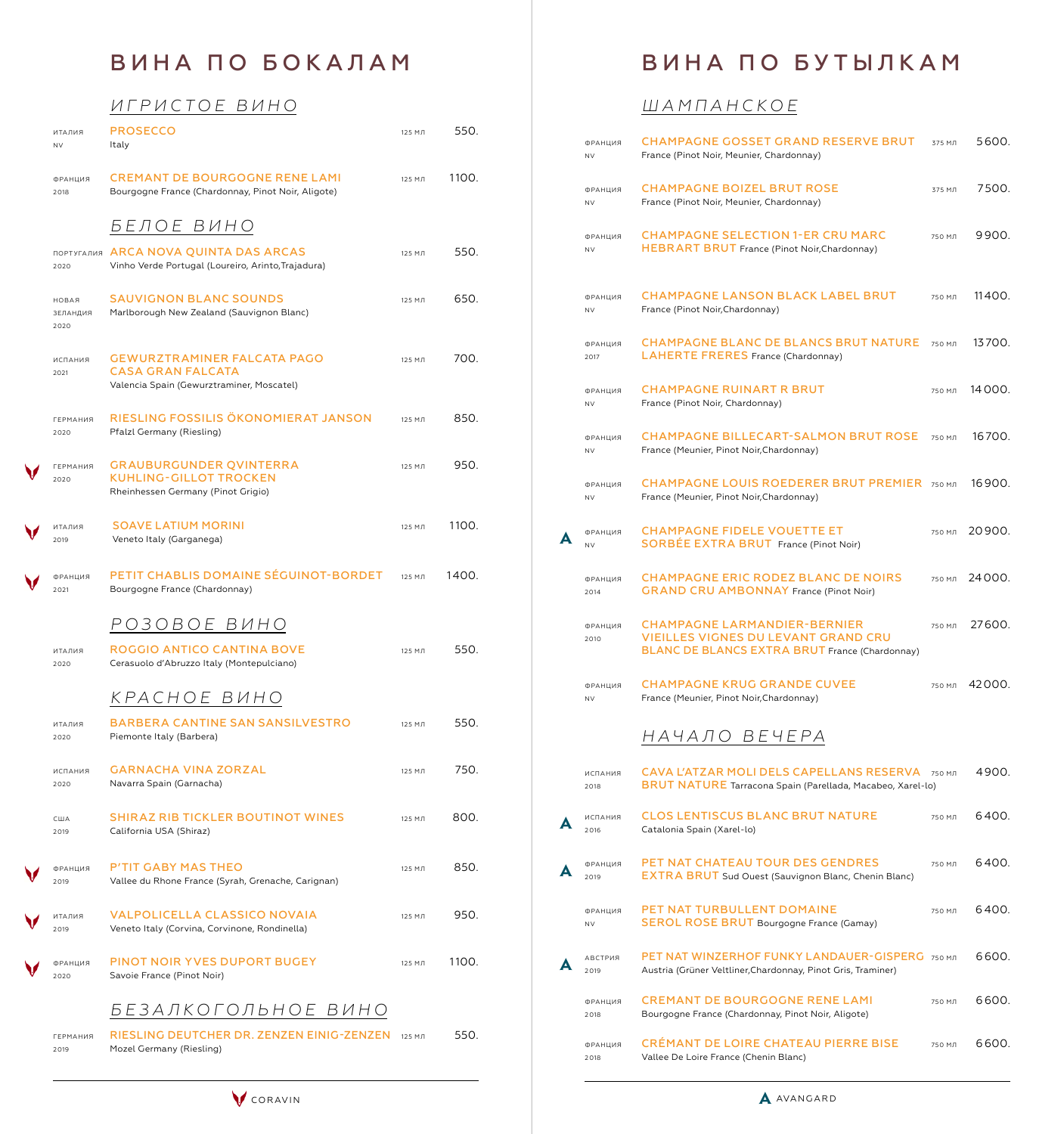# *БЕЛОЕ ВИНО*

|                         | АЛЬБАРИНЬО И СО                                                                                              |        |        |
|-------------------------|--------------------------------------------------------------------------------------------------------------|--------|--------|
| ИСПАНИЯ<br>2020         | ALBARIÑO ASORIE TERRA DE ASOREI<br>Rías Baixas Spain (Albariño)                                              | 750 МЛ | 4300.  |
| ИСПАНИЯ<br>2019         | <b>VERDEJO JOSE PARIENTE</b><br>Rueda Spain (Verdejo)                                                        | 750 МЛ | 5500.  |
|                         | ГРЮНЕР ВЕЛЬТЛИНЕР                                                                                            |        |        |
| АВСТРИЯ<br>2017         | <b>GRÜNER VELTLINER STEIN</b><br><b>JURTSCHITSCH SONNHOF</b><br>Kamptal Austria (Grüner Veltliner)           | 375 MJ | 2600.  |
| <b>АВСТРИЯ</b><br>2020  | <b>GRÜNER VELTLINER LOIMER</b><br>Kamptal Austria (Grüner Veltliner)                                         | 750 МЛ | 5500.  |
| АВСТРИЯ<br>2018         | <b>GRÜNER VELTLINER JOHANNES ZILLINGER</b><br>Niederoesterreich Austria (Grüner Veltliner)                   | 750 МЛ | 7200.  |
|                         | ШЕНЕН БЛАН                                                                                                   |        |        |
| ФРАНЦИЯ<br>2018         | EFFUSION DOMAINE PATRICK BAUDOUIN ANJOU<br>Vallee De Loire France (Chenin Blanc)                             | 750 МЛ | 8700.  |
|                         | СОВИНЬОН БЛАН                                                                                                |        |        |
| АВСТРИЯ<br>2019         | <b>SAUVIGNON BLANC KLASSIK HANNES SABATHI 750 MJI</b><br>Steiermark Austria (Sauvignon Blanc)                |        | 6800.  |
| ФРАНЦИЯ<br>2020         | <b>SANCERRE BLANC LES BARONNES HENRI</b><br><b>BOURGEOIS</b> Vallee de Loire France (Sauvignon Blanc)        | 750 МЛ | 9500.  |
| ФРАНЦИЯ<br>2019         | SANCERRE LES QUARTERONS DOMAINE<br>ETIENNE ET SEBASTIEN RIFFAULT<br>Vallee de Loire France (Sauvignon Blanc) | 750 МЛ | 9500.  |
|                         | <b>РИСЛИНГ</b>                                                                                               |        |        |
| <b>АВСТРИЯ</b><br>2020  | RIESLING 05 HEIDERER MAYER<br>Wagram Austria (Riesling)                                                      | 750 МЛ | 4800.  |
| <b>ГЕРМАНИЯ</b><br>2020 | RIESLING FOSSILIS ÖKONOMIERAT JANSON<br>Pfalzl Germany (Riesling)                                            | 750 МЛ | 5100.  |
| США<br>2018             | RIESLING PACIFIC RIM WINEMAKERS<br>Washington USA (Riesling)                                                 | 750 МЛ | 7500.  |
| <b>ГЕРМАНИЯ</b><br>2019 | RIESLING BERG SHLOSSBERG GEORG BREUER<br>Rheingau Germany (Riesling)                                         | 750 МЛ | 28800. |
|                         | <b>СИЛЬВАНЕР</b>                                                                                             |        |        |
| <b>ФРАНЦИЯ</b>          | <b>BERGWEINGARTEN PIERRE FRICK</b>                                                                           | 750 МЛ | 8500.  |

| <b>WEISSBURGUNDER SCHMELZERS</b><br>750 МЛ<br>АВСТРИЯ<br>Burgenland Austria (Weissburgunder)<br>2018<br><b>ГЕВЮРЦТРАМИНЕР</b><br><b>GEWÜRZTRAMINER CANTINA TERLANO</b><br>ИТАЛИЯ<br>750 МЛ<br>Alto Adige Italy (Gewürztraminer)<br>2020 | 5900.  |
|-----------------------------------------------------------------------------------------------------------------------------------------------------------------------------------------------------------------------------------------|--------|
|                                                                                                                                                                                                                                         |        |
|                                                                                                                                                                                                                                         |        |
|                                                                                                                                                                                                                                         | 7100.  |
| ПИНО ГРИДЖИО                                                                                                                                                                                                                            |        |
| <b>GRAUBURGUNDER QVINTERRA</b><br><b>ГЕРМАНИЯ</b><br>750 МЛ<br><b>KUHLING-GILLOT TROCKEN</b><br>2020<br>Rheinhessen Germany (Pinot Grigio)                                                                                              | 5700.  |
| PINOT GRIS ROCHE CALCAIRE ZIND-HUMBRECHT 750 MJ<br>ФРАНЦИЯ<br>Alsace France (Pinot Gris)<br>2016                                                                                                                                        | 8500.  |
| <b>BEPMEHTHHO</b>                                                                                                                                                                                                                       |        |
| <b>VERMENTINO BELVENTO PETRA</b><br>ИТАЛИЯ<br>750 МЛ<br>Toscana Italy (Vermentino)<br>2019                                                                                                                                              | 5200.  |
| ШВАРЦВАЙС                                                                                                                                                                                                                               |        |
| <b>SCHWARZWEISS LAUFFENER</b><br><b>ГЕРМАНИЯ</b><br>750 МЛ<br>Württemberg Germany (Schwarzriesling)<br>2020                                                                                                                             | 4300.  |
| ФРИУЛАНО. РИБОЛЛА ДЖАЛА                                                                                                                                                                                                                 |        |
| <b>EDI KEBER COLLIO</b><br>750 МЛ<br>ИТАЛИЯ<br>Italy (Friulano, Ribolla Gialla, Malvasia Istriana)<br>2018                                                                                                                              | 8000.  |
| ШАРДОНЕ                                                                                                                                                                                                                                 |        |
| <b>CHABLIS SAINTE CLAIRE DOMAINE</b><br>ФРАНЦИЯ<br>750 МЛ<br>JEAN-MARC BROCARD Bourgogne France (Chardonnay)<br>2020                                                                                                                    | 8500.  |
| <b>LAMELLE CHARDONNAY IL BORRO</b><br>750 МЛ<br>ИТАЛИЯ<br>Toscana Italy (Chardonnay)<br>2019                                                                                                                                            | 8500.  |
| MACON-VILLAGES PHILIPPE VALETTE<br>750 МЛ<br>ФРАНЦИЯ<br>Bourgogne France (Chardonnay)<br>2017                                                                                                                                           | 8900.  |
|                                                                                                                                                                                                                                         | 8900.  |
| <b>MONTAGNY 1ER CRU LES MAROQUES</b><br>750 МЛ<br>ФРАНЦИЯ<br><b>STEPHANE ALADAME</b> Bourgogne France (Chardonnay)<br>2015                                                                                                              |        |
| <b>CHABLIS THOMAS PICO DOMAINE PATTES LOUP</b><br>750 МЛ<br>ФРАНЦИЯ<br>Bourgogne France (Chardonnay)<br>2018                                                                                                                            | 10400. |
| <b>CHASSAGNE-MONTRACHET DOMAINE</b><br>750 МЛ<br>ФРАНЦИЯ<br>LAMY-PILLOT Bourgogne France (Chardonnay)<br>2019                                                                                                                           | 16900. |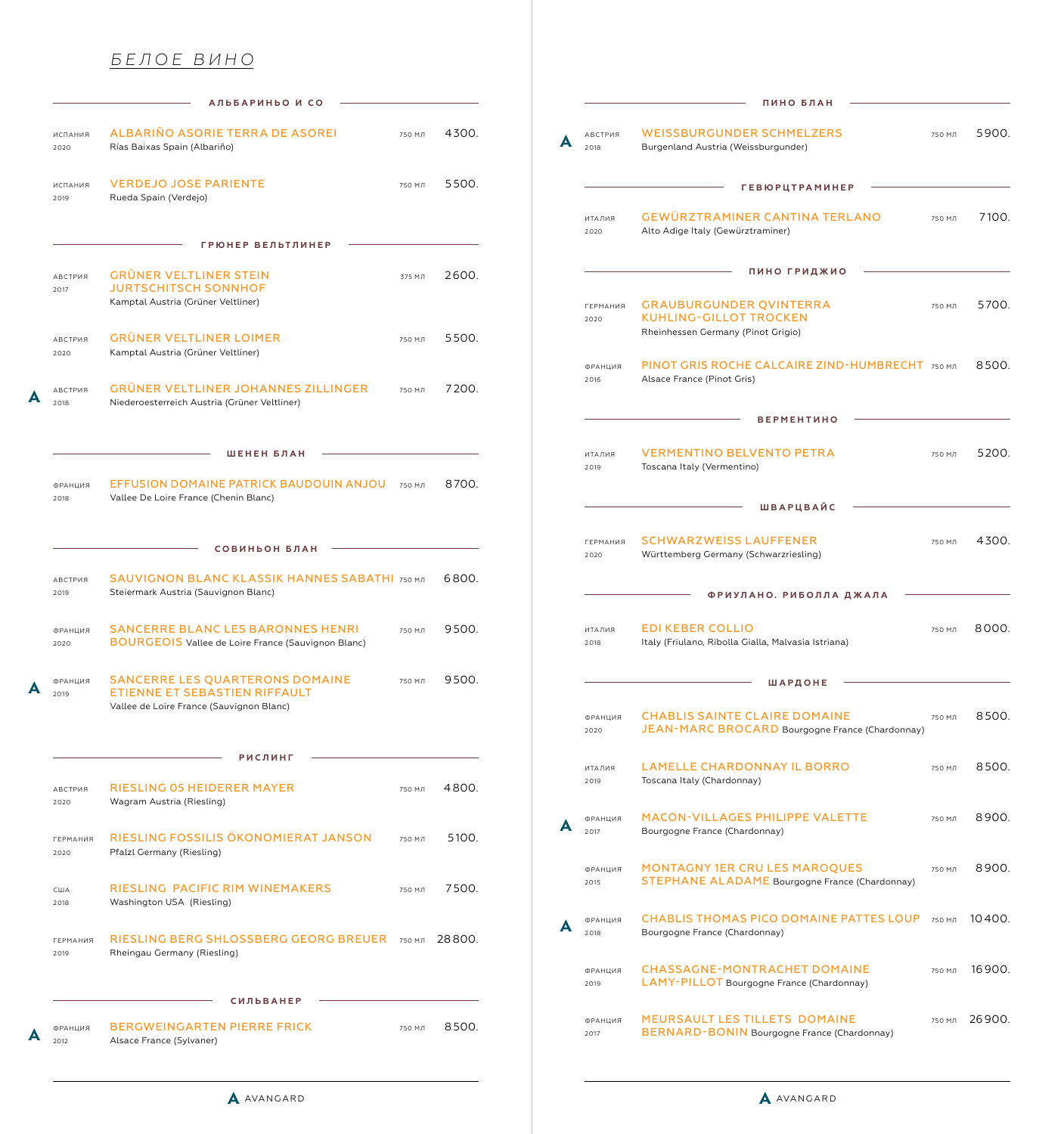### *РОЗОВОЕ ВИНО*

| АВСТРИЯ<br>2019         | <b>ZWEIGELT ROSE CLASSIC EWALD GRUBER</b><br>Niederoesterreich Austria (Zweigelt)                       | 750 МЛ  | 4800.  |
|-------------------------|---------------------------------------------------------------------------------------------------------|---------|--------|
| <b>ФРАНЦИЯ</b><br>2018  | THE PALM BY WHISPERING ANGEL<br><b>CHATEAU D'ESCLANS</b><br>Provance France (Grenache, Syrha, Cinsault) | 750 МЛ  | 7300.  |
| ФРАНЦИЯ<br>2018         | <b>TAVEL PRIEURE DE MONTEZARGUES</b><br>Vallee Du Rhone France (Grenache, Syrah)                        | 750 МЛ  | 7500.  |
| ФРАНЦИЯ<br>2013         | ROSE DES RICEYS EN VALINGRAIN<br><b>OLIVIER HORIOT</b> Champagne France (Pinot Noir)                    | 750 МЛ  | 15000. |
|                         | КРАСНОЕ ВИНО                                                                                            |         |        |
|                         | СИРА                                                                                                    |         |        |
| ФРАНЦИЯ<br>2019         | <b>P'TIT GABY MAS THEO</b><br>Vallee du Rhone France (Syrah, Grenache, Carignan)                        | 750 МЛ  | 4900.  |
| США<br>2019             | <b>SHIRAZ RIB TICKLER BOUTINOT WINES</b><br>California USA (Shiraz)                                     | 750 МЛ  | 4800.  |
| ФРАНЦИЯ<br>2011         | <b>ZENITH MAS ZENITUDE</b><br>Langedoc France (Syrah)                                                   | 750 МЛ  | 6600.  |
|                         | <b>ЦВАЙГЕЛЬТ</b>                                                                                        |         |        |
| АВСТРИЯ<br>2020         | <b>ZWEIGELT SCHNEIDER</b><br>Thermenregion Austria (Zweigelt)                                           | 375 M J | 1800.  |
| АВСТРИЯ<br>2018         | <b>ZWEIGELT BECK</b><br>Burgenland Austria (Zweigelt)                                                   | 750 МЛ  | 6900.  |
|                         | ПИНО НУАР                                                                                               |         |        |
| <b>АВСТРИЯ</b><br>2018  | PINOT NOIR KLASSIK WINZERHOF<br>LANDAUER-GISPERG Austria (Pinot Noir)                                   | 750 МЛ  | 4900.  |
| ФРАНЦИЯ<br>2020         | <b>PINOT NOIR YVES DUPORT BUGEY</b><br>Savoie France (Pinot Noir)                                       | 750 МЛ  | 6600.  |
| <b>ГЕРМАНИЯ</b><br>2017 | <b>SPATBURGUNDER KUHLING-GILLOT</b><br>Rheinhessen Germany (Pinot Noir)                                 | 750 МЛ  | 7500.  |
| ФРАНЦИЯ<br>2015         | <b>GEVREY-CHAMBERTIN CHAMPERRIER</b><br><b>HENRI MAGNIEN</b> Bourgogne France (Pinot Noir)              | 750 МЛ  | 11200. |
|                         | НЕРЕЛЛО МАСКАЛЕЗЕ                                                                                       |         |        |
| ИТАЛИЯ<br>2019          | NERELLO MASCALESE TENUTA DI AGLAEA<br>Sicilia Italy (Nerello Mascalese)                                 | 750 МЛ  | 6800.  |
|                         | <b>МАЛЬБЕК</b>                                                                                          |         |        |
| ФРАНЦИЯ<br>2019         | <b>HAUTE COTE DE FRUIT MAS DEL PERIE</b><br><b>FABIEN JOUVES</b> Cahors France (Malbec)                 | 750 МЛ  | 5900.  |
|                         |                                                                                                         |         |        |

### ИТАЛИЯ ROCCAPESTA RIBEO MORELLINO 375 МЛ 3900. <sup>2018</sup> DI SCANSANO ROCCAPESTA Toscana Italy (Sangiovese, Alicante) ИТАЛИЯ BELVENTO SIRENO PETRA 750 МЛ 5 400. 2018 Toscana Italy (Sangiovese, Syrah) ИТАЛИЯ CIDICE ROSSI E CANTINI 750 МЛ 5900. Toscana Italy (Sangiovese) ИТАЛИЯ GINESTRETO AZIENDA AGRICOLA 750 МЛ 5900. <sup>2019</sup> POGGIOSECCO Toscana Italy (Sangiovese, Merlot) ИТАЛИЯ ROCCAPESTA RIBEO MORELLINO 750 МЛ 6 500. <sup>2018</sup> DI SCANSANO ROCCAPESTA Toscana Italy (Sangiovese, Alicante) ИТАЛИЯ CHIANTI RESERVA IL GRIGIO 750 МЛ 7800. 2016 Toscana Italy (Sangiovese) ИТАЛИЯ LE DIFESE TENUTA SAN GUIDO 750 МЛ 9 100. 2018 Toscana Italy (Sangiovese, Cabernet Sauvignon) ИТАЛИЯ BRUNELLO DI MONTALCINO 750 МЛ 13 700. <sup>2015</sup> DONATELLA CINELLI COLOMBINI Toscana Italy (Sangiovese) **ГА М Э** ФРАНЦИЯ **GAMAY SANS TRA-LA-LA** 750 МЛ 6500. <sup>2018</sup> DOMAINE DE LA GARRELIERE Vallee de Loire France (Gamay) ФРАНЦИЯ **ULTIMATUM CLIMA JULIEN GUILLOT** 750 МЛ 8500. 2016 Beaujolais France (Gamay) **ТЕМРАНИЛЬО И СО** ИСПАНИЯ **GARNACHA VINA ZORZAL** 750 МЛ 4500. 2020 Navarra Spain (Garnacha) ИСПАНИЯ ULLS DE MEL ELS VINYERONS 750 МЛ 5 400. 2019 Penedes Spain (Tempranillo, Garnacha) ИСПАНИЯ ESSENCIALS CAN LEANDRO 750 МЛ 5 700. 2017 Valencia Spain (Garnacha, Cabernet Sauvignon) ИСПАНИЯ MAS ALTA ELS PICS 750 МЛ 7 200. 2016 Priorat Spain (Tempranillo) ИСПАНИЯ LA SOLANA SUERTES DEL MARQUES 750 МЛ 7900. 2014 Valle de la Orotava Tenerife Spain (Listan Negro) ИСПАНИЯ RESALTE EXPRESIÓN BODEGAS 750 МЛ 10100. 2012 RESALTE DE PEÑAFIEL Ribera del Duero Spain (Tempranillo) ИСПАНИЯ **VINA TODONIA LOPEZ DE HEREDIA RESERVA** 750 МЛ 10500. 2008 Rioja Spain (Tempranillo, Garnacha, Mazuelo) **А А А А**

**САНДЖОВЕЗЕ**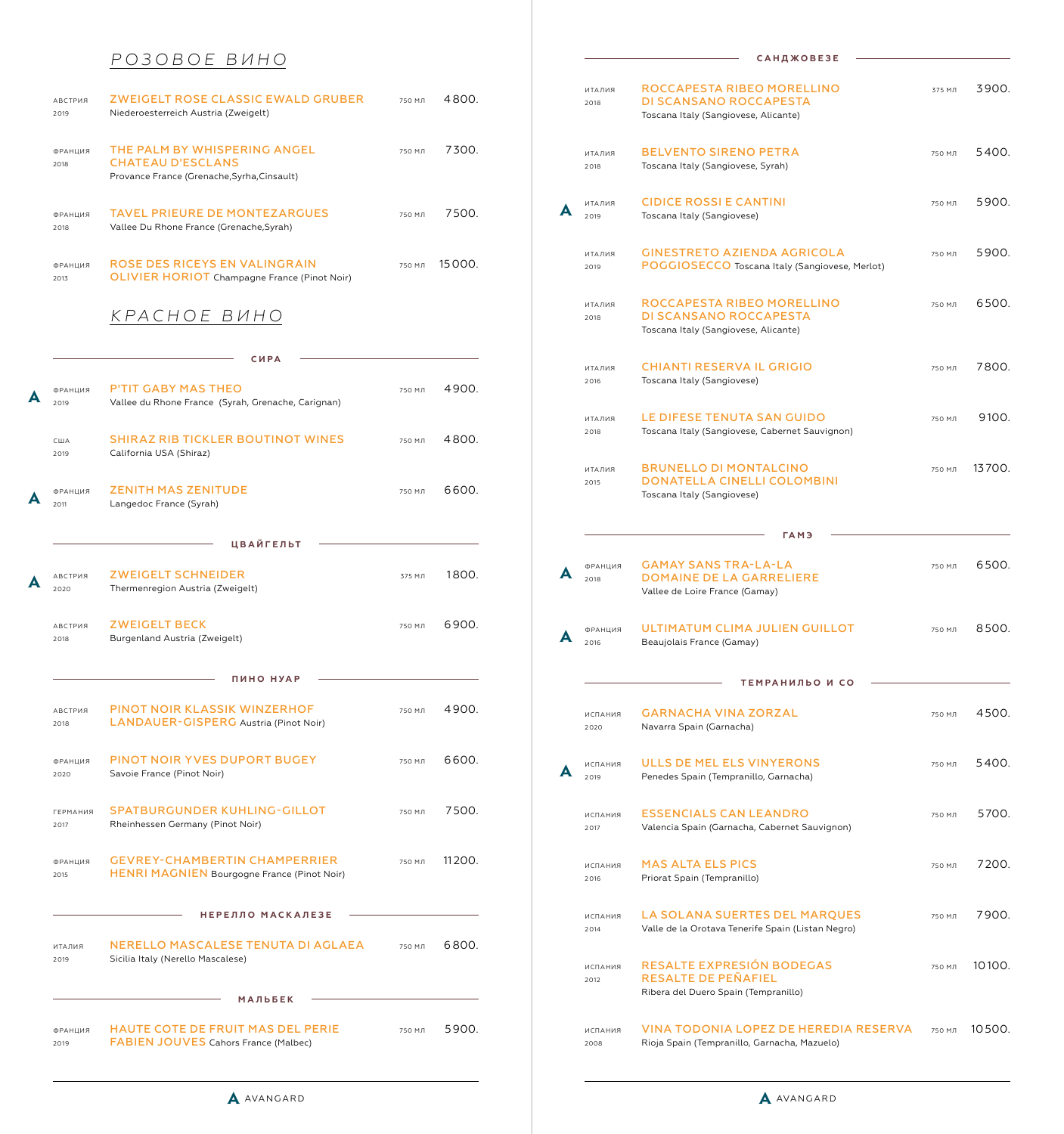|                               | МИРОВЫЕ ХИТЫ                                                                                               |               |        |  |  |  |
|-------------------------------|------------------------------------------------------------------------------------------------------------|---------------|--------|--|--|--|
| ФРАНЦИЯ<br>2016               | <b>CHATEAU DAUGAU ST-EMILION GRAND CRU</b><br>Bordeaux France (Cabernet Sauvignon, Merlot, Cabernet Franc) | 750 МЛ        | 12900. |  |  |  |
| ИТАЛИЯ<br>2015                | <b>BAROLO LA TARTUFAIA GIULIA NEGRI</b><br>Piemonte Italy (Nebbiolo)                                       | 750 МЛ        | 15000. |  |  |  |
| <b>ФРАНЦИЯ</b><br>2014 / 2018 | CHATEAUNEUF DU PAPE DOMAINE DE MARCOUX<br>Vallee du Rhone France (Grenache, Mourvedre, Syrah, Cinsault)    | 750 МЛ        | 20500. |  |  |  |
| ИТАЛИЯ<br>2017                | <b>MONTEVERTINE</b><br>Toscana Italy (Canaiolo, Colorino, Sangiovese)                                      | 750 МЛ        | 20500. |  |  |  |
| ИТАЛИЯ<br>2012                | <b>BRUNELLO DI MONTALCHINO</b><br>RISERVA RENIERI BACCI<br>Toscana Italy (Sangiovese)                      | 750 МЛ        | 21500. |  |  |  |
| ИТАЛИЯ<br>2012                | AMARONE DELLA VALPOLICELLA FERRAGU<br>Veneto Italy (Corvina, Rondinella, Croatina)                         | 750 МЛ        | 23400. |  |  |  |
| ИТАЛИЯ<br>2014                | 50 & 50 AVIGNONESI<br>Toscana Italy (Sangiovese, Merlot)                                                   | 750 МЛ        | 26900. |  |  |  |
| ФРАНЦИЯ<br>2015               | ALTER EGO CHATEAU PALMER MARGAUX<br>Bordeaux France (Cabernet Sauvignon, Merlot)                           | 750 МЛ        | 27900. |  |  |  |
| ФРАНЦИЯ<br>2013               | POMMARD 1ER CRU LES ARVELETS<br><b>PHILIPPE PACALET</b><br>Bourgogne France (Pinot Noir)                   | 750 МЛ        | 28500. |  |  |  |
| ФРАНЦИЯ<br>2013               | <b>CHATEAU CALON-SEGUR SAINT ESTEPHE</b><br>Bordeaux France (Cabernet Sauvignon, Merlot, Petit Verdot)     | <b>750 MJ</b> | 34500. |  |  |  |
| ДИЖЕСТИВ                      |                                                                                                            |               |        |  |  |  |
| ЯПОНИЯ<br><b>NV</b>           | <b>UMENISHIKI UMESHU</b><br>Yamakawa Japan                                                                 | 100 МЛ        | 700.   |  |  |  |
| ФРАНЦИЯ<br>2017               | PINEAU DES CHARENTES MAXIME TRIJOL<br>Cognac France (Cabernet Sauvignon, Merlot)                           | 75 МЛ         | 750.   |  |  |  |
| ЯПОНИЯ<br><b>NV</b>           | ALADDIN YUZU HOMARE SAKE BREWERY<br>Fukushima Japan                                                        | 75 МЛ         | 790.   |  |  |  |